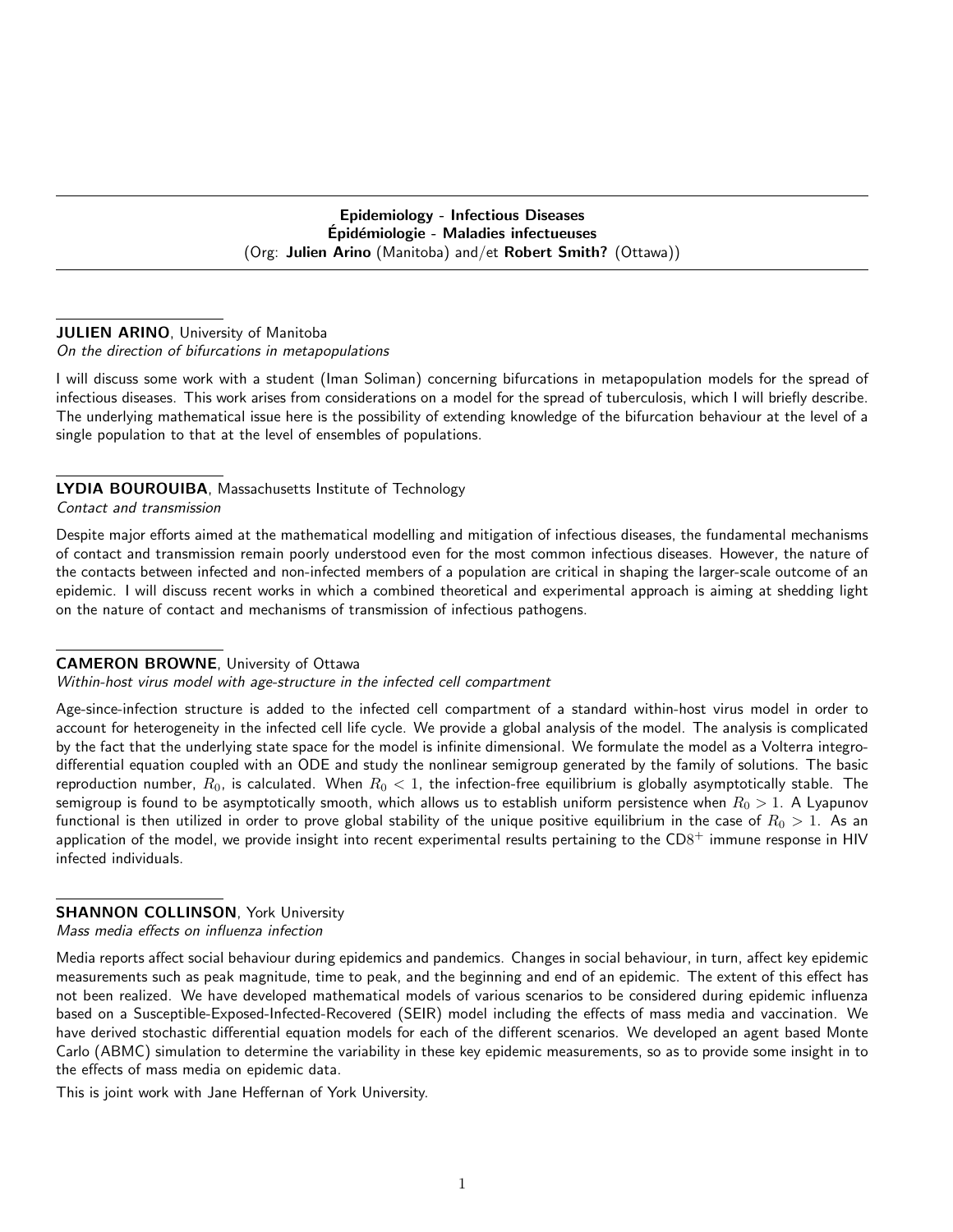## ELSA HANSEN, Harvard School of Public Health The mathematics of in vitro culture for Plasmodium

There are many different species of malaria that are known to infect humans. Establishing a continuous in vitro culture system for these parasites in human blood is important because it allows human malaria infection to be studied in a controlled setting. Although there exists a robust culturing system for Plasmodium falciparum, there are important Plasmodium species that can still not be cultured in vitro in human blood. In this talk I will show how a mathematical model can be used to explain patterns in data from culture experiments and also identify properties of specific Plasmodium species that can be exploited in order to develop a continuous culture system.

# JANE HEFFERNAN, York University

#### Vaccination programs against sexually transmitted diseases

A main goal of a vaccination program is to interrupt pathogen transmission so as to eradicate the disease from the population in the future, and/or to decrease mortality and morbidity due to the disease in the short term. For sexually transmitted diseases (STD) the determination of an optimal vaccination program to achieve these goals is not straightforward. First, heterogeneity in transmission exist between genders and by age. Also, gender differences in demographics exist, and vertical transmission to the neonate can occur, affecting future generations. Finally, the existence of pathogens closely related to the STD in question (i.e. herpes - HSV-1 vs. HSV-2) may induce immunity in individuals that render a vaccine ineffective. In this talk, we will present some models of sexually transmitted infections (including age structure and gender) to evaluate the cost-efficacy of vaccination programs for different sexes in the context of STD control, with special application to a potential genital herpes vaccination program. We find that the stability of the system and the ultimate eradication of the disease depend explicitly on the reproduction number. In general, the models show that a female-only vaccination program provides a greater reduction in disease prevalence in the population.

# NATHAN MCCLURE, Queen's University

#### Slowing evolution is a more effective means of managing antimicrobial resistance than enhancing drug development

The evolution of drug resistance is a serious impediment to the successful control of many microbial diseases. In principle there are two ways in which this problem might be addressed  $-$  (i) enhancing the rate at which new drugs are brought to market, and (ii) slowing the rate at which resistance to currently used drugs evolves. We present a modeling approach based on queueing theory that explores how interventions aimed at these two facets of the problem affect the ability of the entire drug supply system to provide service. Analytical and simulation-based results show that, all else equal, slowing the evolution of drug resistance is more effective at ensuring the adequate availability of effective drugs than is enhancing the rate at which new drugs are brought to market. This lends support to the idea that evolution management is not only a significant component of the solution to the problem of drug resistance, but it is in fact perhaps the most important component.

# CARLEY ROGERS, University of Ottawa

Improving HPV vaccination programs across Canada

The human papillomavirus (HPV) infects about 75infection can develop into several types of cancers including cervical, anal, head and neck. To combat this negative impact on the health of Canadians a country wide vaccination program was launched in 2007. However, vaccinations are under provincial mandates allowing for each province or territory to develop their own programs. Across the country these programs differ by 1) the age the vaccine is given to the girls, 2) the number of doses provided and 3) the proportion of the population that is vaccinated every year. These differences could determine the success or failure of a program. We develop an ODE model to determine the effect of each provincial program on the epidemic as well as suggest ways to improve strategies to further reduce the impact of HPV on the health of Canadians.